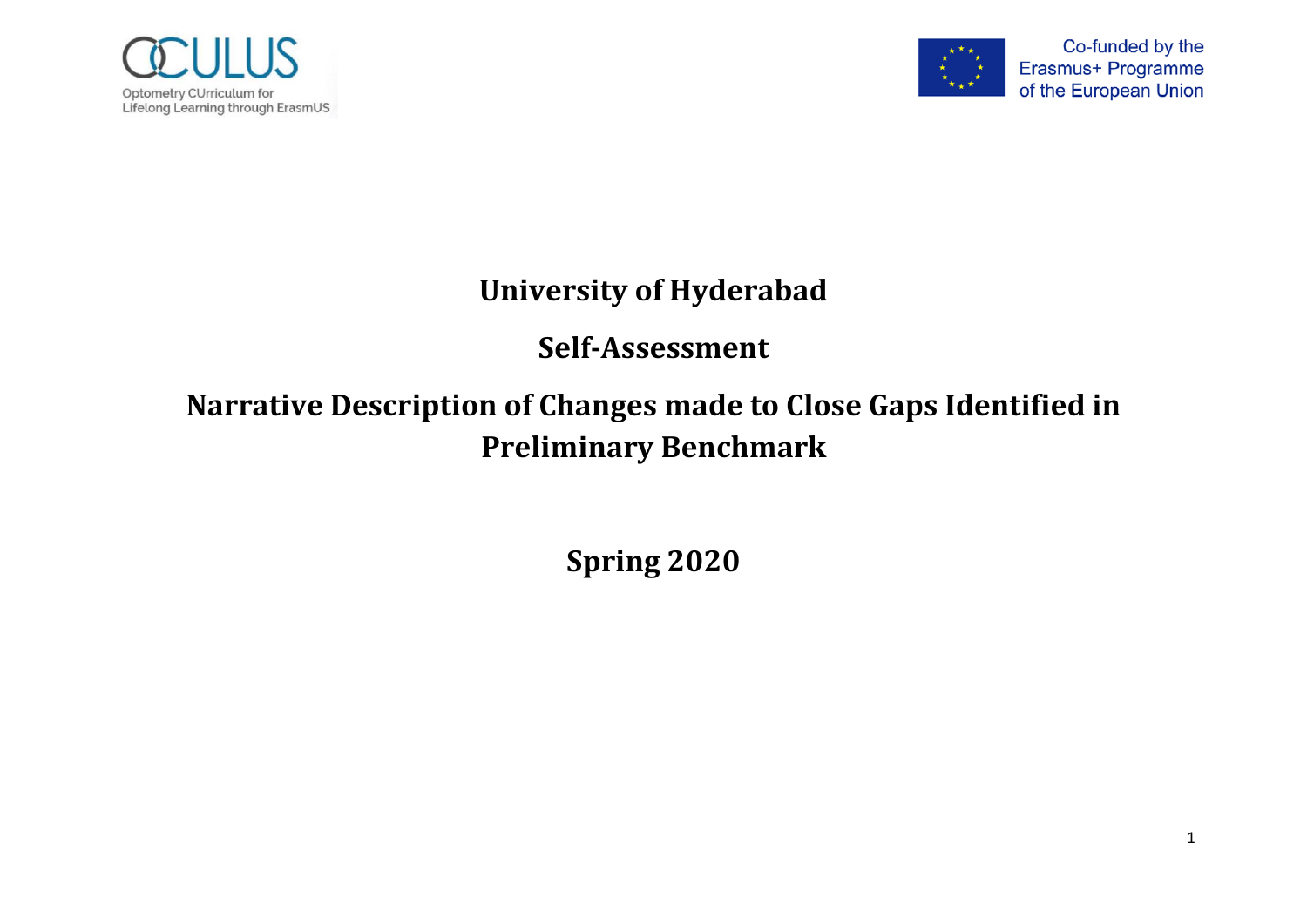



| <b>PART A: Optical Technology</b> |                                       |                                    |                                                         |
|-----------------------------------|---------------------------------------|------------------------------------|---------------------------------------------------------|
| Self-<br>Remarks<br>European      |                                       |                                    | Action taken                                            |
| Diploma<br>Assessment             |                                       |                                    |                                                         |
| Examination                       | <b>Document</b>                       |                                    |                                                         |
| Section                           | Competency                            |                                    |                                                         |
|                                   | Areas                                 |                                    |                                                         |
| Part A                            | Subject 5:                            | No evidence of when and where this | This topic is covered under different courses in the    |
| Optics                            | Optical                               | takes place                        | second year such as Optometric optics (OV202),          |
| Optical                           | appliances                            |                                    | Optometric Instruments(OV204) and Dispensing            |
| Technology                        |                                       |                                    | optics (OV257). It might not have been very clear       |
|                                   |                                       |                                    | from the self-assessment report submitted. Lab          |
|                                   |                                       |                                    | demonstration for the students in dispensing            |
|                                   |                                       |                                    | optics and visit to the industry has been added         |
|                                   |                                       |                                    | to the course.                                          |
|                                   | Subject 6:                            | No evidence of when and where this | This topic is covered during the third year under       |
|                                   | Occupational                          | takes place                        | Applied Optometry (OV353) course and a part also        |
|                                   | Optics                                |                                    | gets covered in Ocular disease (OV205 & OV253)          |
|                                   |                                       |                                    | which was not specified in the self-assessment          |
|                                   |                                       |                                    | report submitted. We have changed the name of           |
|                                   |                                       |                                    | the course to Occupational optometry to make            |
|                                   |                                       |                                    | to more evident Students also undertake their           |
|                                   |                                       |                                    | projects in this area of study                          |
|                                   | PART B: Management of Visual Problems |                                    |                                                         |
| Part B                            | Subject 8:                            | The theoretical aspects require a  | We wish to clarify that it is already in practice - The |
| Refraction                        | Refraction                            | written assessment                 | theory is covered in different courses in first and     |
| <b>Binocular</b>                  |                                       |                                    | second year such as Visual Optics (OV156 &              |
| vision                            |                                       |                                    | OV203) and written exam are conduct in these            |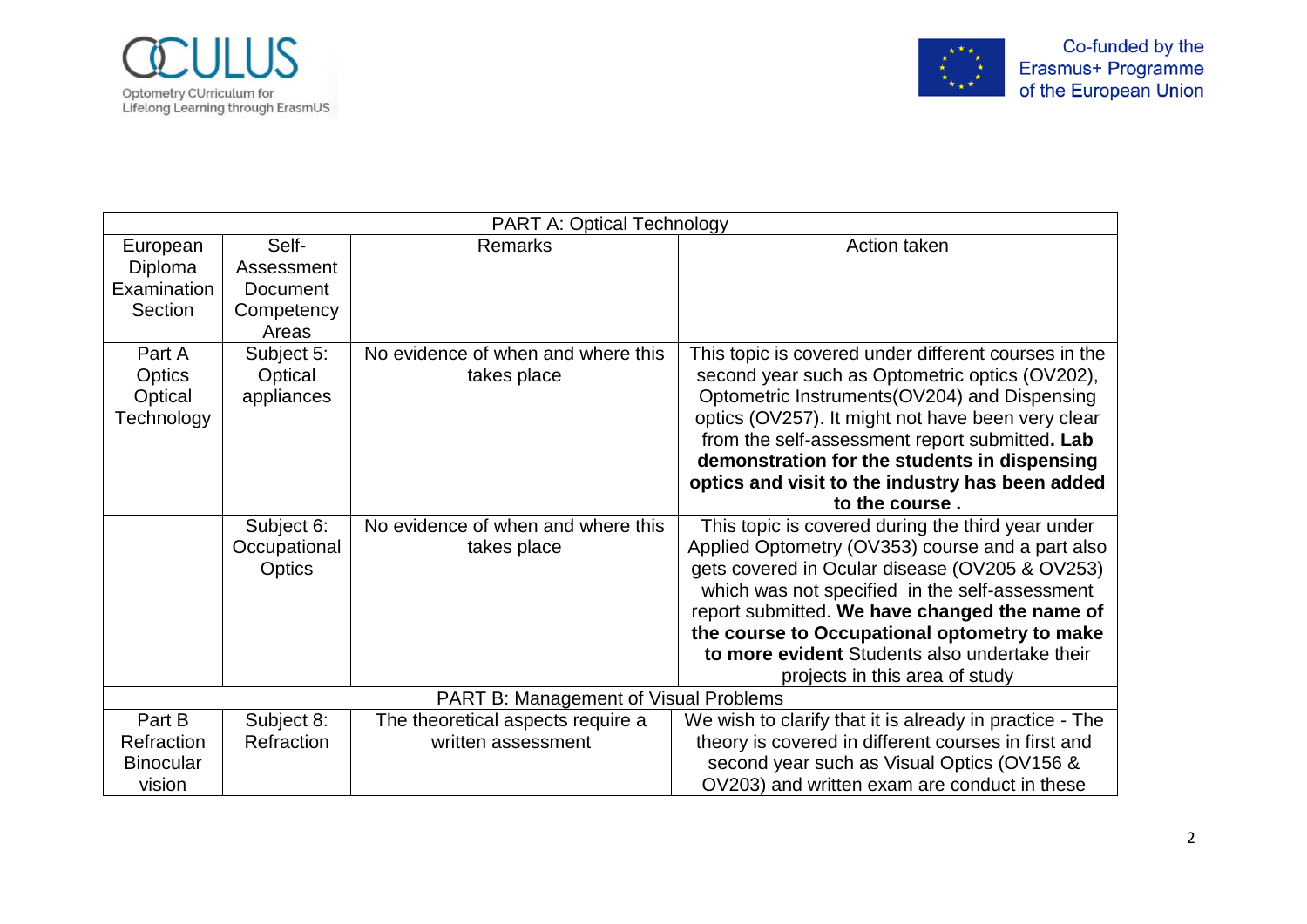



| Contact<br>Lenses |                   |                                   | courses the practical knowledge is imparted as part<br>of the clinics (OV 157 & OV207) and skills are |
|-------------------|-------------------|-----------------------------------|-------------------------------------------------------------------------------------------------------|
| <b>Visual</b>     |                   |                                   | examined as part of the practical evaluation as well                                                  |
| Perception        | Subject 12:       | The theoretical aspects require a | We wish to clarify that it is already in practice The                                                 |
|                   | Investigative     | written assessment                | theory is covered in Clinical Evaluation of the visual                                                |
|                   | <b>Techniques</b> |                                   | system (OV206) and written exam is conduct in the                                                     |
|                   |                   |                                   | course the practical knowledge is imparted as part                                                    |
|                   |                   |                                   | of the clinics (OV 207 & OV256) and skills are                                                        |
|                   |                   |                                   | examined as part of the practical evaluation as well                                                  |
|                   | Subject 14        | How are the theoretical aspects   | We do not have a course titled Refractive Surgery.                                                    |
|                   | Refractive        | assessed?                         | However many of the units under this course are                                                       |
|                   | Surgery           |                                   | covered in other courses Eg a) Refractive surgery                                                     |
|                   |                   |                                   | an option for ammetropia - Pre & Post operative                                                       |
|                   |                   |                                   | assessment is covered in Visual optics(OV156 &                                                        |
|                   |                   |                                   | OV203).                                                                                               |
|                   |                   |                                   |                                                                                                       |
|                   |                   |                                   | b) Topics in the area of Biology and                                                                  |
|                   |                   |                                   | biomechanics of corneal refractive surgery have                                                       |
|                   |                   |                                   | been now added to ocular anatomy and                                                                  |
|                   |                   |                                   | pathology                                                                                             |
|                   |                   |                                   | c) Topics in the area of post-operative assessment                                                    |
|                   |                   |                                   | especially in the area of corneal ectasia is covered                                                  |
|                   |                   |                                   | in Ocular Disease (OV205 & OV253) written exam                                                        |
|                   |                   |                                   | are conduct in these courses.                                                                         |
|                   |                   |                                   | d) Parctical exposure is gained during the students                                                   |
|                   |                   |                                   | posting in refarctive surgey department in the fourth                                                 |
|                   |                   |                                   | year clinical internship. Some students do projects<br>also                                           |
|                   |                   | What training and supervision do  | Assessing optometrist at the University (Clinical                                                     |
|                   | Subject 8:        | the assessing optometrists have?  | Instructor) generally has a Masters degree in                                                         |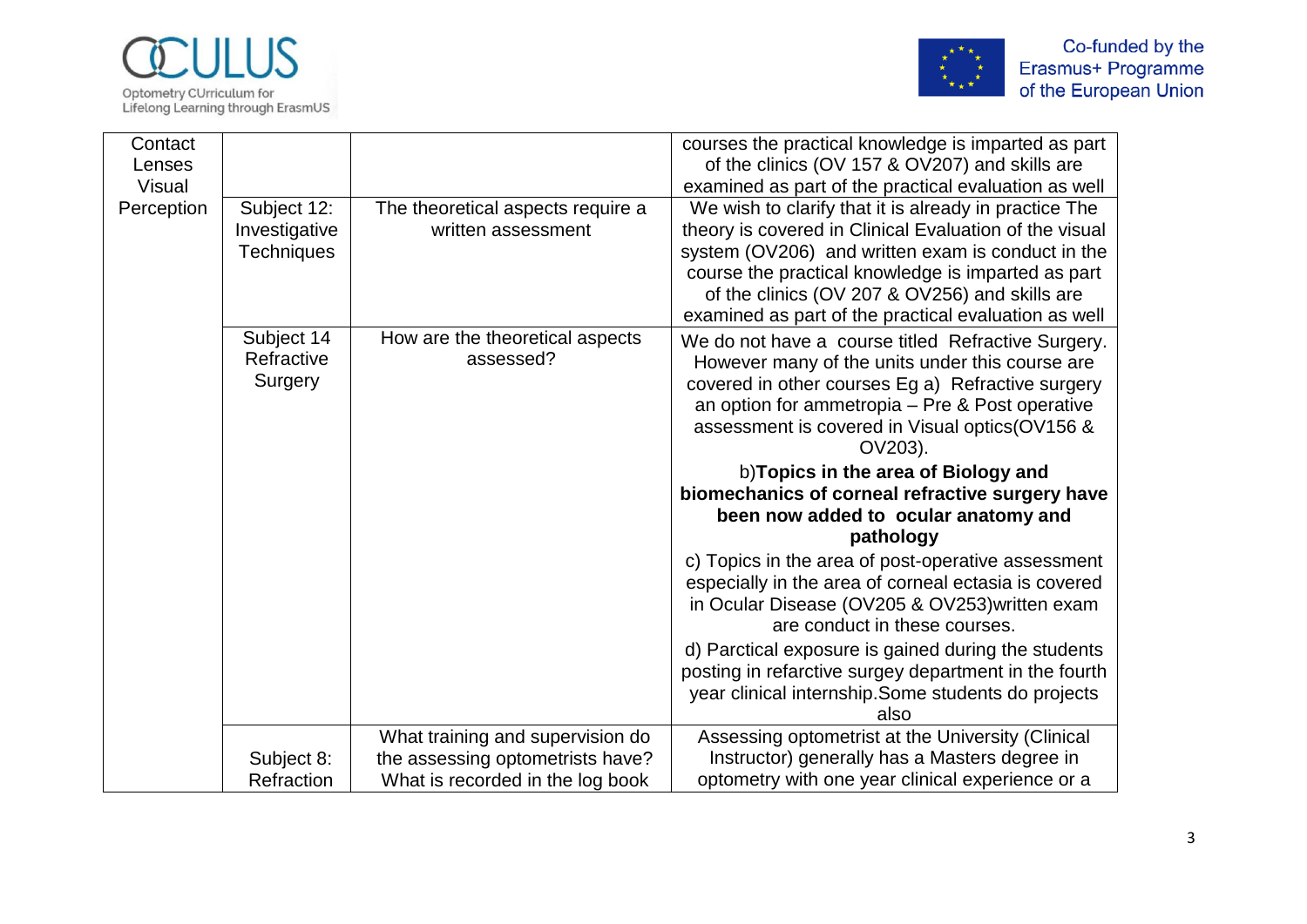



|                |                   | and what are the assessment              | Bachelor degree in optometry with 3 years clinical  |
|----------------|-------------------|------------------------------------------|-----------------------------------------------------|
|                |                   | criteria                                 | experience.                                         |
|                |                   |                                          | Assessing optometrist at the Hospital where         |
|                |                   |                                          | students goes for clinical internship is the senior |
|                |                   |                                          | optometrist generally having 2 years of clinical    |
|                |                   |                                          | experience                                          |
|                |                   |                                          | We have now developed a log book for Internship     |
|                |                   |                                          | and lab book for clinics at university.             |
|                |                   |                                          | We have developed rubrics for assessment            |
|                | Subject 9:        | This is a competency, more detail        | We have developed rubrics for assessment            |
|                | Low Vision        | is needed about assessment               |                                                     |
|                | Subject 10        |                                          | We have developed rubrics for assessment            |
|                | Ocular            |                                          |                                                     |
|                | Motility and      |                                          |                                                     |
|                | <b>Binocular</b>  |                                          |                                                     |
| vision         |                   | As for subject 9                         |                                                     |
| Subject 11:    |                   | As for subject 9                         | We have developed rubrics for assessment            |
| Contact        |                   |                                          |                                                     |
|                | Lenses            |                                          |                                                     |
| Subject 12:    |                   | As for subject 9                         | We have developed rubrics for assessment            |
| Investigative  |                   |                                          |                                                     |
|                | Subject 13:       |                                          | We have developed rubrics for assessment            |
|                | Paediatric        | As for subject 9                         |                                                     |
|                |                   | Part C General Health and Ocular Anatomy |                                                     |
| Part C         | Subject 12        | This is knowledge based, there is no     | All the theoretical knowledge is covered in         |
| <b>Biology</b> | Investigative     | theoretical examination                  | Clinical Evaluation of the Visual System            |
| Ocular         | <b>Techniques</b> |                                          | (OV206) course and a written exam is                |
| <b>Biology</b> |                   |                                          | conducted to evaluate the theory knowledge.         |
| Ocular         |                   |                                          | Practical knowledge is covered in clinics and       |
| Abnormality    |                   |                                          | skill assessment is done at the end of the clinical |
|                |                   |                                          | course                                              |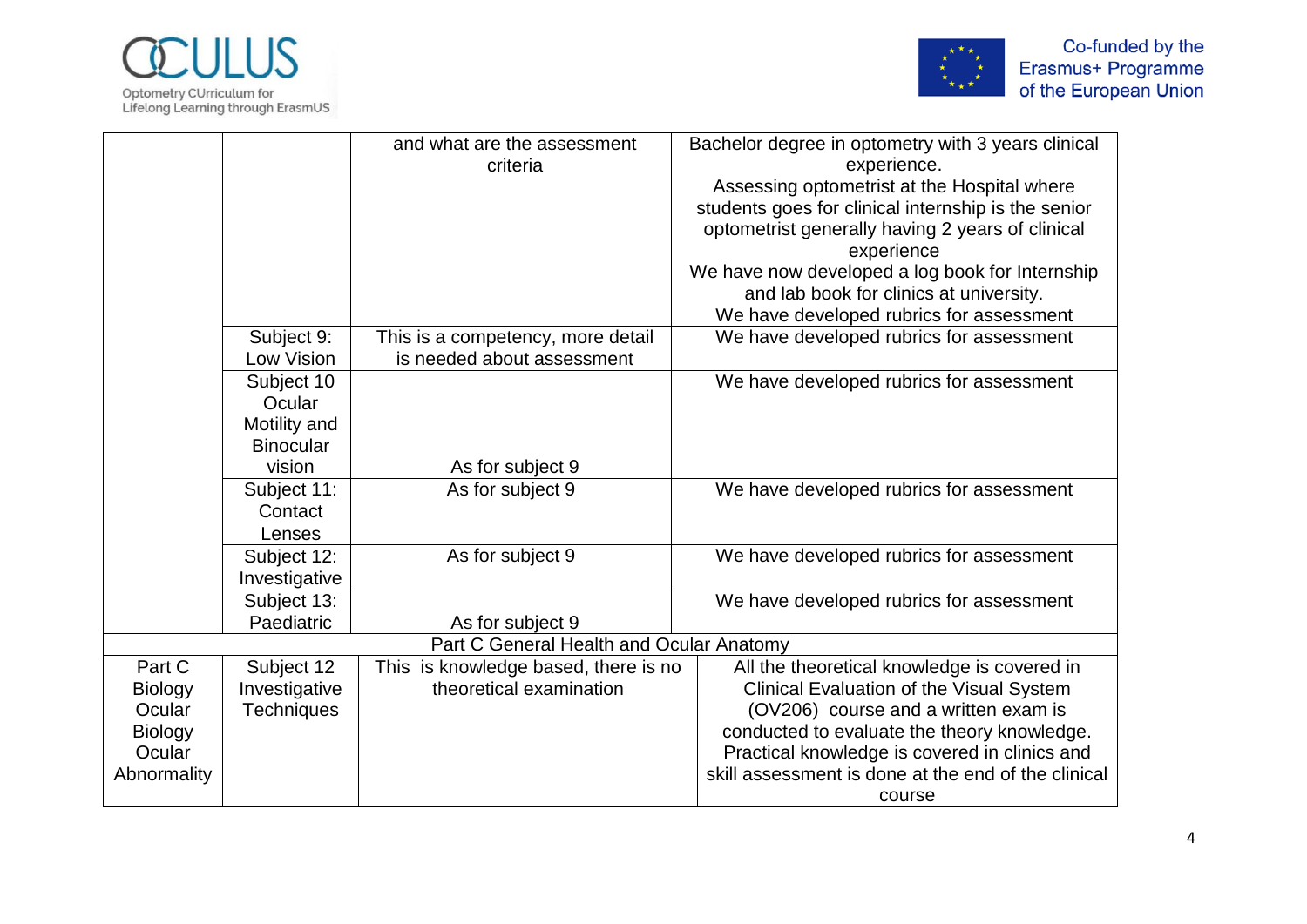



| Subject 16:       | Not completed                           | 100%                                                |
|-------------------|-----------------------------------------|-----------------------------------------------------|
| Neuroscience      |                                         | Regret the error. The topics in this area are       |
|                   |                                         | covered in first year courses                       |
|                   |                                         | General Anatomy(OV103), General                     |
|                   |                                         | Physiology(OV104), Ocular Anatomy(OV152)            |
| Subject 19        | The scope and balance of general        | We have a course called Pharmacology                |
| General           | pharmacology and ocular                 | (OV254)in which general and ocular                  |
| Pharmacology      | pharmacology and the use of             | pharmacology topics are covered along with          |
|                   | diagnostic and other drugs in           | diagnostic and other drugs used in optometry        |
|                   | optometry practice                      |                                                     |
| Ocular            | As for subject 19                       |                                                     |
| Pharmacology      |                                         |                                                     |
|                   |                                         | The topics are covered in courses Ocular            |
|                   |                                         | Disease (OV205 & OV253).                            |
|                   | This seems to be a general familiarity  | We have adopted the syllabus suggested by           |
| Subject 24:       | list rather than imparting specific and | ECOO and also increased the number of credits       |
| Abnormal          | essential knowledge. The number of      | to $4.$                                             |
| Ocular            | credits does not reflect the level of   | As part of the course the students also go to the   |
| Conditions        | teaching needed.                        | hospital to have a look at cases                    |
| Subject 12:       | What training and supervision do the    | Assessing optometrist at the University (Clinical   |
| Investigative     | assessing optometrists have? What is    | Instructor) generally has a Masters degree in       |
| <b>Techniques</b> | recorded in the log book and what are   | optometry with one year clinical experience or a    |
|                   | the assessment criteria                 | Bachelor degree in optometry with 3 years           |
|                   |                                         | clinical experience.                                |
|                   |                                         | Assessing optometrist at the Hospital where         |
|                   |                                         | students goes for clinical internship is the senior |
|                   |                                         | optometrist generally having 2 years of clinical    |
|                   |                                         | experience                                          |
|                   |                                         | We developed a log book (PLN also                   |
|                   |                                         | developed as part of the Project) for               |
|                   |                                         | Internship and lab book for clinics at              |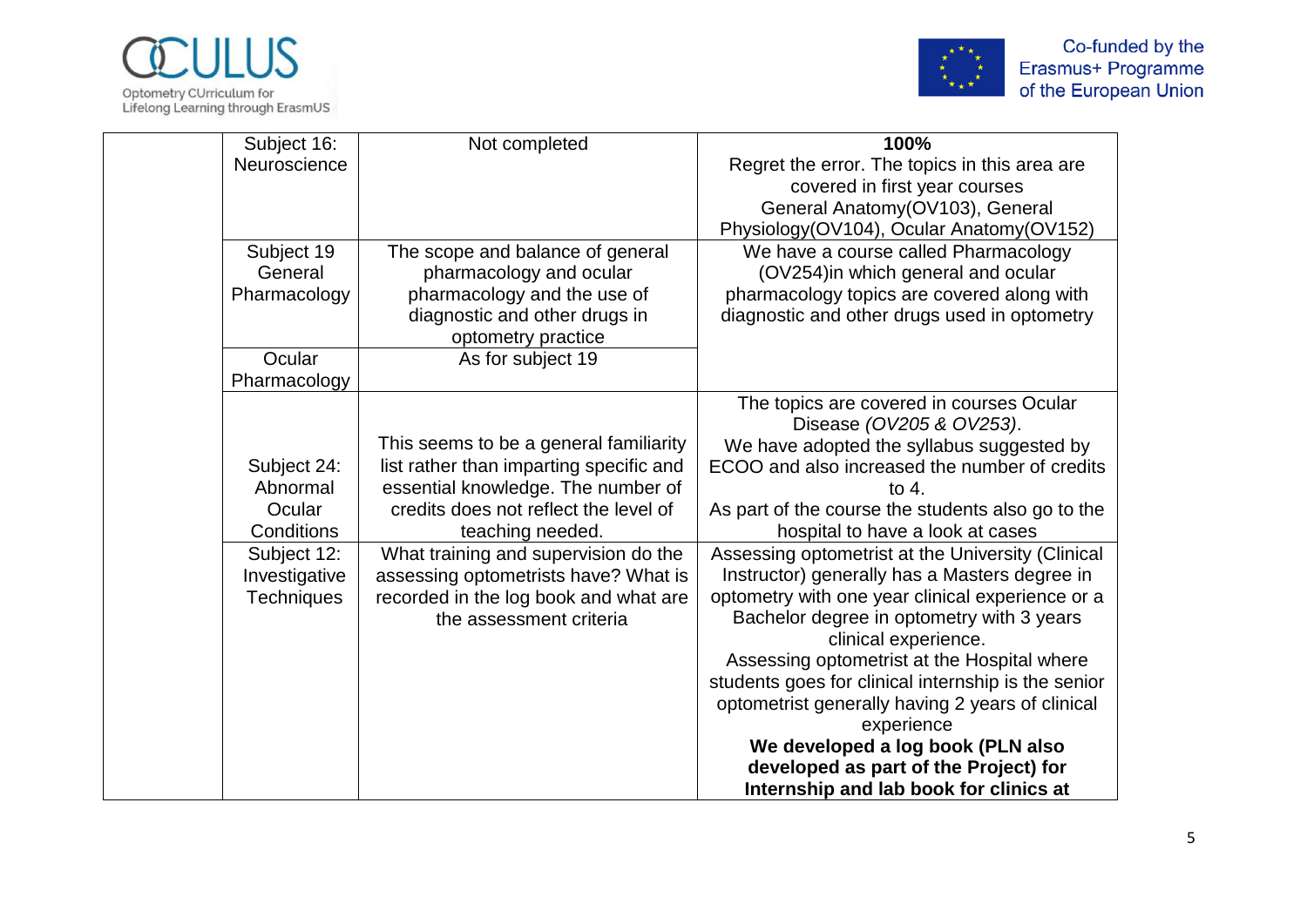



|             |                                       | university. We have developed rubrics for                                                          |
|-------------|---------------------------------------|----------------------------------------------------------------------------------------------------|
|             |                                       | assessment                                                                                         |
|             |                                       | Assessing optometrist at the University (Clinical<br>Instructor) generally has a Masters degree in |
|             |                                       | optometry with one year clinical experience or a                                                   |
|             |                                       | Bachelor degree in optometry with 3 years<br>clinical experience.                                  |
|             |                                       | Assessing optometrist at the Hospital where                                                        |
|             |                                       | students goes for clinical internship is the senior                                                |
|             |                                       | optometrist generally having 2 years of clinical                                                   |
|             |                                       | experience                                                                                         |
|             |                                       | We developed a log book (PLN also                                                                  |
|             | What training and supervision do the  | developed as part of the Project) for                                                              |
| Subject 14: | assessing optometrists have? What is  | Internship and lab book for clinics at                                                             |
| Refractive  | recorded in the log book and what are | university. We have developed rubrics for                                                          |
|             |                                       |                                                                                                    |
| Surgery     | the assessment criteria               | assessment                                                                                         |
|             |                                       | Assessing optometrist at the University (Clinical                                                  |
|             |                                       | Instructor) generally has a Masters degree in                                                      |
|             |                                       | optometry with one year clinical experience or a                                                   |
|             |                                       | Bachelor degree in optometry with 3 years<br>clinical experience.                                  |
|             |                                       | Assessing optometrist at the Hospital where                                                        |
|             |                                       | students goes for clinical internship is the senior                                                |
|             |                                       | optometrist generally having 2 years of clinical                                                   |
|             |                                       | experience                                                                                         |
|             |                                       | We developed a log book (PLN also                                                                  |
| Subject 24  | What training and supervision do the  | developed as part of the Project) for                                                              |
| Abnormal    | assessing optometrists have? What is  | Internship and lab book for clinics at                                                             |
| Ocular      | recorded in the log book and what are | university. We have developed rubrics for                                                          |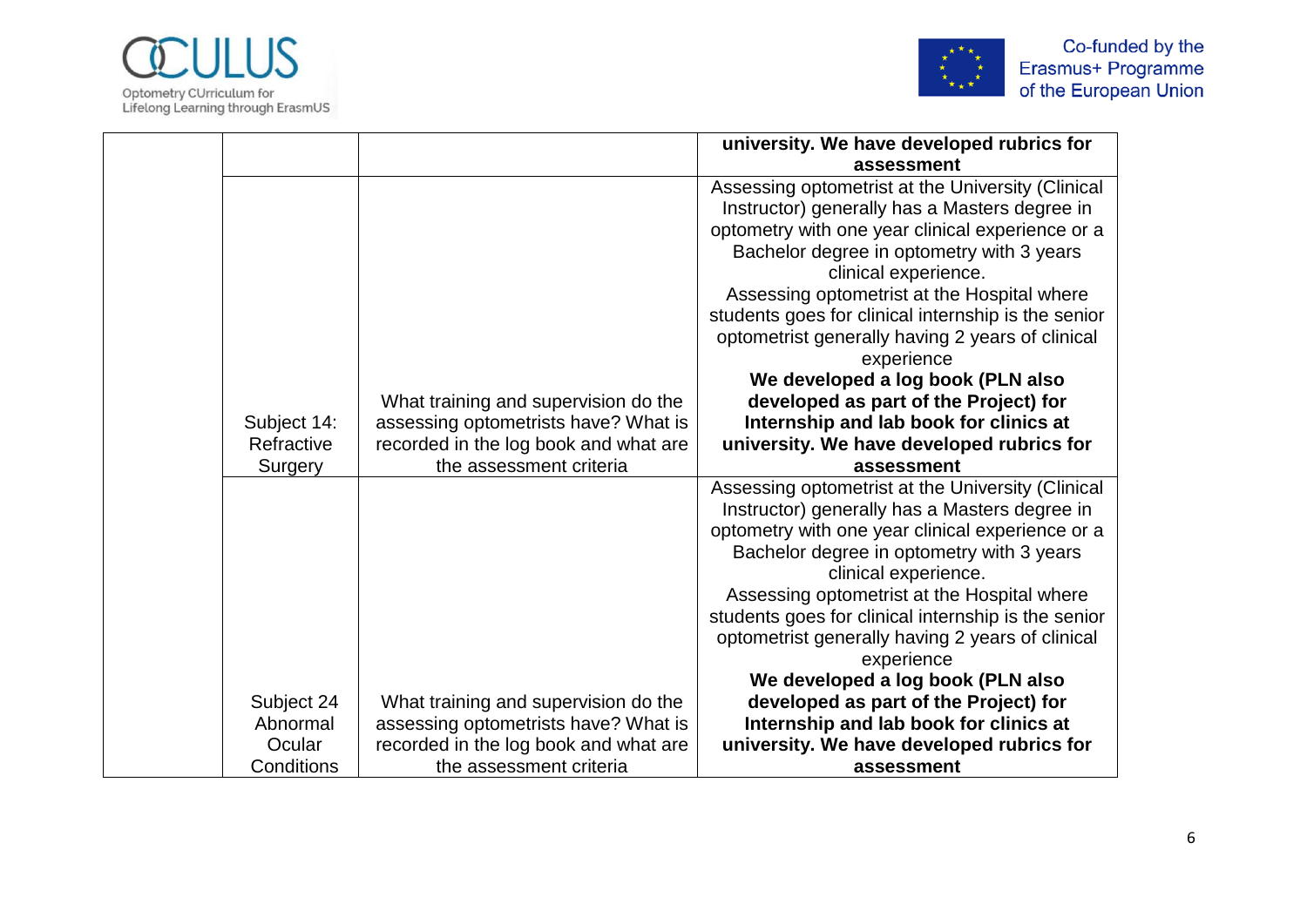

In addition to the gap analysis we have changed our course from 5 years integrated Masters of Optometry and Vision Science to 6 years Integrated Master of Optometry. We also felt that the need to add a few more courses. All this has been approved by our school board

| <b>S. No.</b>  | Name of the Course (credits)                    | <b>Semester</b> | What is the course expected to teach the student                                                                                                                                                                                              |
|----------------|-------------------------------------------------|-----------------|-----------------------------------------------------------------------------------------------------------------------------------------------------------------------------------------------------------------------------------------------|
| 1              | Ocular Biochemistry (2)                         | Second          | Ocular Biochemistry deals with the metabolism that<br>takes place in the human body. It also deals with<br>ocular biochemistry in detail. Clinical estimation as<br>well as the clinical significance of biochemical values<br>is also taught |
| $\overline{2}$ | Indian Medicine and Telemedicine (2)            | <b>Third</b>    | The course will teach the student about the<br>traditional and the latest healthcare system. The<br>student also will get basic knowledge about the<br>telemedicine practices in India especially in eye care                                 |
| 3              | Introduction to Quality & Patient safety<br>(2) | Fourth          | The course is expected to cover introductory<br>knowledge about quality and patient safety aspects<br>from Indian perspectives                                                                                                                |
| 4              | Medical Psychology (2)                          | Fourth          | The course is expected to provide, the student<br>with knowledge in various aspects of medical                                                                                                                                                |